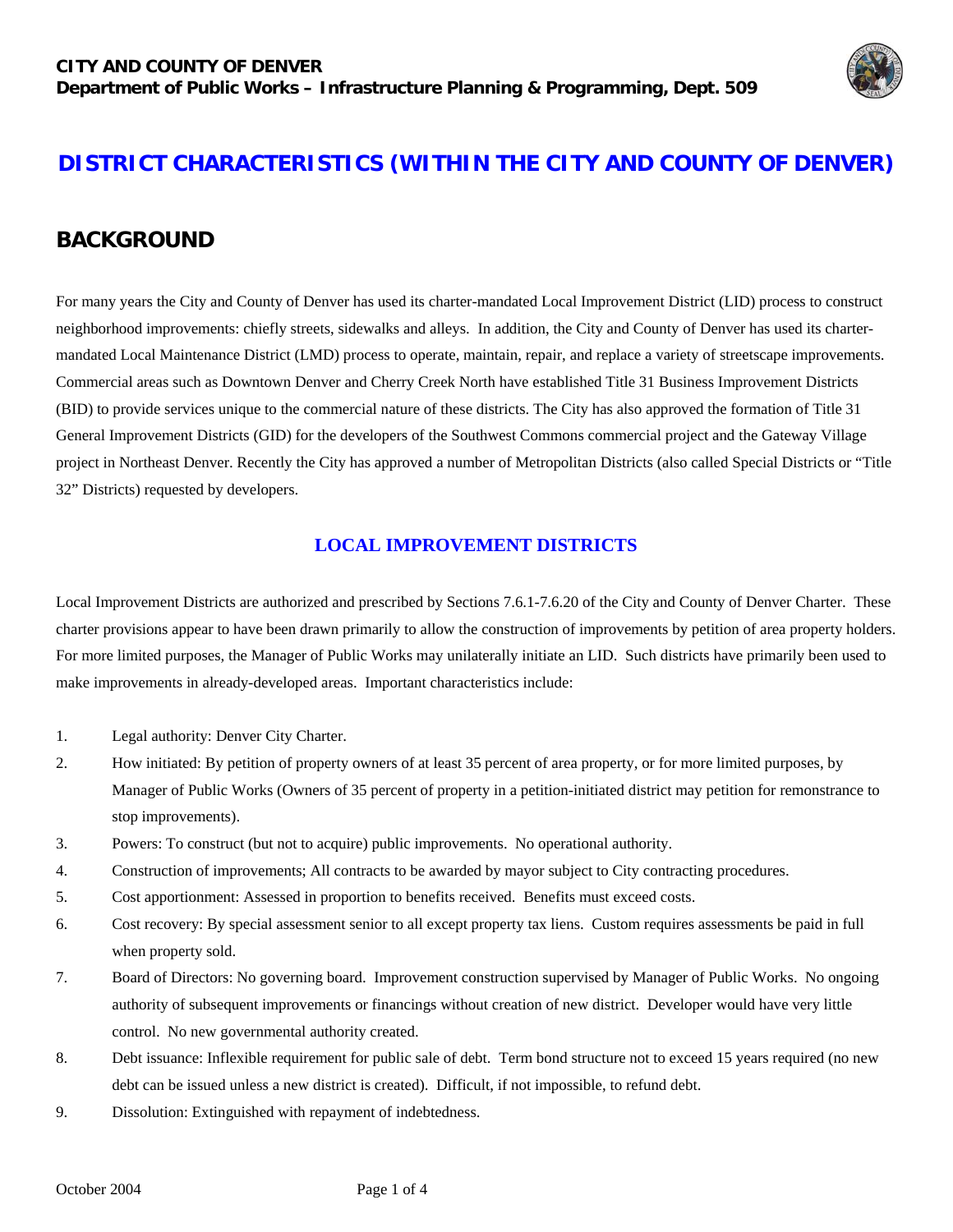## **LOCAL MAINTENANCE DISTRICTS**

Local Maintenance Districts are authorized and prescribed by Sections 7.7.1-7.7.19 of the City and County of Denver Charter. These charter provisions appear to have been drawn primarily to allow the maintenance of improvements by petition of area property holders. For more limited purposes, the Manager of Public Works may unilaterally initiate an LMD. Such districts have primarily been used to maintain improvements in already-developed areas. Important characteristics include:

- 1. Legal authority: Denver City Charter.
- 2. How initiated: By petition of property owners of at least 35 percent of area property, or for more limited purposes, by Manager of Public Works (Owners of 50 percent of property in an initiated district may petition for remonstrance to stop the district).
- 3. Powers: To maintain public improvements.
- 4. Maintenance of improvements;
- 5. Cost apportionment: Assessed in proportion to benefits received. Benefits must exceed costs.
- 6. Cost recovery: By annual assessment to all benefitted property.
- 7. Board of Directors: Five member board appointed by the Mayor. No new governmental authority created.
- 8. Debt issuance: Not applicable
- 9. Dissolution: Extinguished by ordinance.

#### **BUSINESS IMPROVEMENT DISTRICTS**

Business Improvement Districts are authorized by Sections 31-25-1201 through 31-25-1228 of the Colorado Revised Statutes. BID's are initiated by petition of owners of at least 50% of the assessed valuation and at least 50% of the district's land. BID's have been used to construct and maintain public improvements in established commercial areas and to provide other business services. A municipality's governing body sits as ex-officio board of directors for the district, but may appoint a Board of Directors . Characteristics of BID's include:

- 1. Legal authority: Colorado Revised Statutes
- 2. How initiated: By petition of owners of at least 50% of the assessed valuation and at least 50% of the district's land. Creating ordinance required. Powers may be circumscribed in creating ordinance or by separate agreement.
- 3. Powers: To have the management, control, and supervision of all the business and affairs of the district and of the acquisition, construction, financing, installation, and operation of district improvements and the financing and operation of district services therein; Can acquire previously constructed improvements May levy ad valorem taxes and special assessments. Has operational authority.
- 4. Construction: Must advertise and bid. No compunction to select lowest bid.
- 5. Cost apportionment: Equal mill levy on all real property or special assessments.
- 6. Cost recovery: Through levy of ad valorem tax or special assessments. Additional levy does not have to be paid off on sale of property.
- 7. Board of Directors: Board of Directors approved by City Council. Must meet at least once a year as board to adopt budget, audit etc. New governmental authority and overlapping debt created.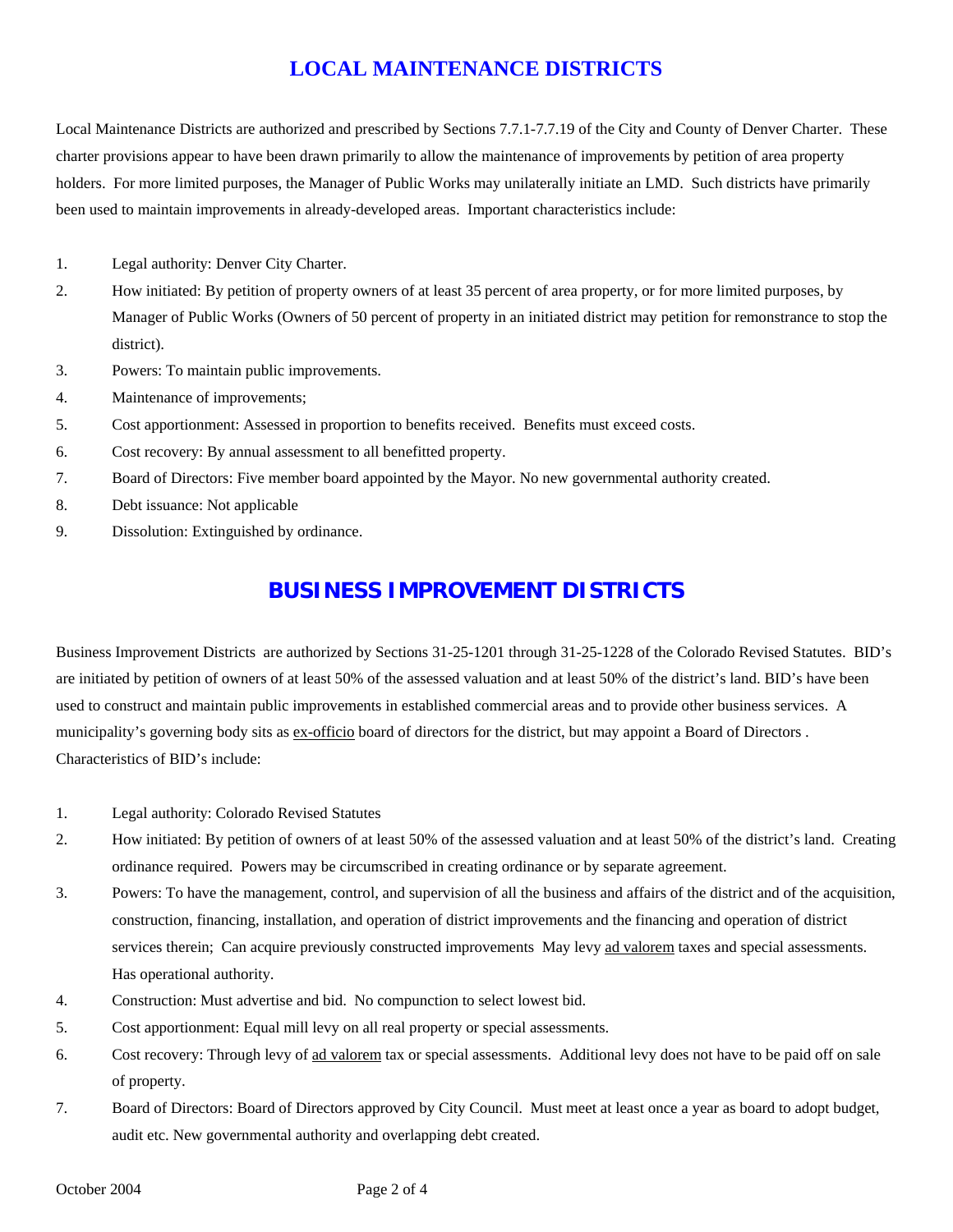- 8. Debt issuance: Vote required for issuance of general obligation ad valorem debt. No requirement for public sale of debt. No specific structuring requirements. Debt refundable.
- 9. Dissolution: District has perpetual life. Can only be extinguished by ordinance and then only when debt retired.

### **GENERAL IMPROVEMENT DISTRICTS**

General Improvement Districts (also called Municipal Public Improvement Districts) are authorized by Sections 31-25-601 through 31-25-633 of the Colorado Revised Statutes. GID's are initiated by petition of a majority of registered electors of a city who own real property in the proposed district. While GID's have been used to construct public improvements in established neighborhoods and to build and operate parking districts, they have primarily been used to build public infrastructure on raw land intended for commercial or residential development. A municipality's governing body sits as ex-officio board of directors for the district. Characteristics of GID's include:

- 1. Legal authority: Colorado Revised Statutes
- 2. How initiated: By petition of a majority of registered electors of a municipality owning real property in the proposed district. Creating ordinance required. Powers may be circumscribed in creating ordinance or by separate agreement.
- 3. Powers: To acquire, install, construct and operate any public improvements except electric or gas systems. Can acquire previously constructed improvements. Can have condemnation power. May levy ad valorem taxes. Has operational authority.
- 4. Construction: Must advertise and bid. No compunction to select lowest bid.
- 5. Cost apportionment: Equal mill levy on all real property.
- 6. Cost recovery: Through levy of ad valorem tax. Additional levy does not have to be paid off on sale of property. Also has power to levy fees, tolls and charges.
- 7. Board of Directors: City Council is ex-officio board of directors. Must meet at least once a year as board to adopt budget, audit etc. Can appoint and pay staff (which could be City staff for Denver GIDs.) Can construct subsequent set of improvements and issue subsequent debt. Developer has limited control. New governmental authority and overlapping debt created.
- 8. Debt issuance: Vote required for issuance of general obligation ad valorem debt. No requirement for public sale of debt. No specific structuring requirements. Maximum term of debt not to exceed 20 years. Debt refundable.
- 9. Dissolution: District has perpetual life. Can only be extinguished by ordinance and then only when debt retired.

#### **METROPOLITAN DISTRICTS**

Title 32 of the Colorado Revised Statutes authorizes the creation of special districts. The title specifically authorizes the creation of ambulance, water, sanitation, water and sanitation, fire protection, parks and recreation and metropolitan districts. Special districts are defined as "quasi-municipal corporations" and there has been a history of competition between special districts and cities in Colorado. We concern ourselves here with Metropolitan Districts (C.R.S. 32-1-101 through 32-1-1605). Metro Districts have substantially greater powers and autonomy than do LID's or GID's. Developers have often preferred to use Metropolitan Districts to construct public improvements in new developments because they